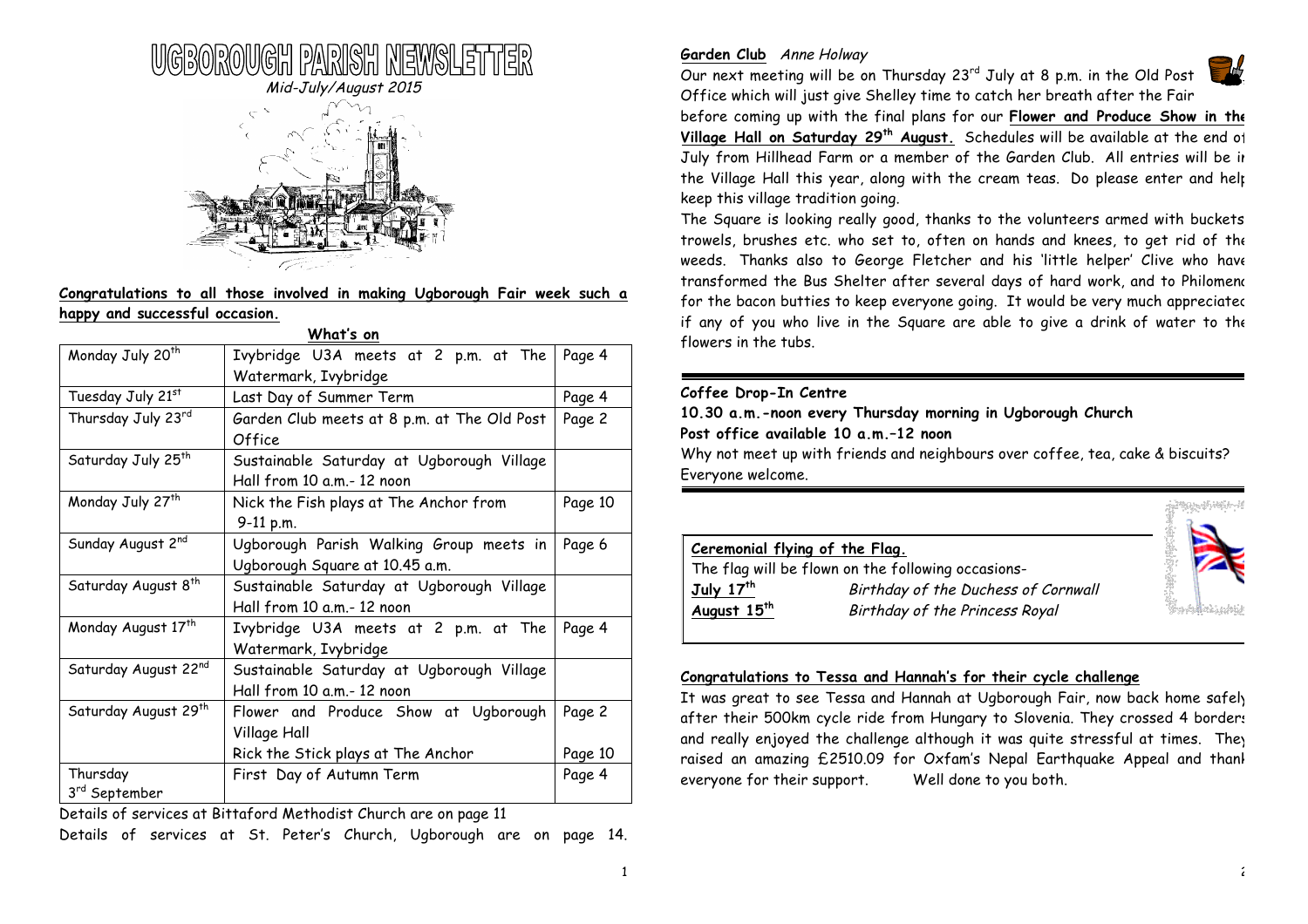**Ugborough and Bittaford Pre- School** (incorporating Breakfast Club and After School Club) Charity Number 1043499- Catherine Gwynne

| <b>Opening Times</b> |     | 8 a.m.-6 p.m. Monday - Friday                                 |
|----------------------|-----|---------------------------------------------------------------|
| Contact              |     | 07763215455                                                   |
|                      |     | admin@ugboroughandbittafordpre-school.org.uk                  |
| Baby                 | and | Toddler   Monday 10 a.m.-11.30 a.m. in Ugborough Village Hall |
| Group                |     | Find us on Facebook                                           |

As the end of term approaches, we are spending time helping our older children with their transition to Primary School. We highly value our close links with Ugborough Primary School including our weekly session joining Mrs Crudge in the Foundation Class and our regular use of the school grounds. We hope that this regular contact, in addition to the school run transition days, prepares the children well for the change. If my Thomas and his little crowd of friends who transitioned from pre-school last September are anything to go by, the preparation for school was thorough and relaxed, meaning the start of term was a fun and exciting time with no tears; such a relief for us anxious Mums and Dads!

Thank you to everybody that came along and made Ugfest such a great occasion. We hope you'll agree that the venue, entertainment, food and drink combined perfectly for a fantastic night out. We certainly enjoyed ourselves! We are very grateful for the incredible generosity of local people and businesses who made the event possible and who donated prizes for the raffle and silent auction. We are delighted to announce an outstanding fundraising amount of £2233.42 for our charity, which has enabled us to meet our fundraising target for this year. We are putting the funds towards new storage units to align with Ofsted's advice on children's choice of activities; ensuring Forest School and Musikgarten can continue in the Autumn term; leavers' gifts and arts and crafts resources.

Looking ahead to the next academic year, we are delighted to be keeping some familiar faces and welcoming some new. If you would like any information about your child joining Pre-School, Breakfast or After School Club, please don't hesitate to contact us.

# **The Beacon Federation** - Executive Headteacher - Mrs. Jane Byrne Ugborough Primary School.

As the end of term is fast approaching, our Year 6's are super busy! Events kick off on 14<sup>th</sup> and 15<sup>th</sup> July with the joint Year 6 Production of Romeo and Juliet at the Watermark, followed by a walk and BBQ at Mrs Byrne's house on Friday 17th July (fingers crossed for decent weather) with their compatriots from Ermington and last, but not least, the Leavers' Assembly on the last day of term, Tuesday 21stJuly at 2.45 p.m.

The first day of the Autumn Term is Thursday 3rd September

**The Friends of Ugborough School** would like to say a big thank you to everyone who braved the weather and came to the Summer Fair on  $26<sup>th</sup>$  June.

The children (and adults) had a great time and we managed to raise over £1000. Thank you to everyone who donated cakes, bottles and their time to help as well as everyone who bought raffle tickets and spent money at the fair. Without your help and support we wouldn't be able to run these events. With that in mind as one school year is ending we are now looking towards the next school year. The Friends committee can only survive if we regularly get new members so if you can help us support the children and the school then we would love to see you at our next meeting in September - we let you know the dates via the flyer at the start of the new term.

If you aren't able to come to the committee meetings but can help out at events then please let us know via the school office or our email address friendsofugborough@gmail.com

## **Ivybridge U3A** - Jean Sherrell

.

.

Retired or no longer working full time? Keen to meet people, learn new things, have new experiences? IVYBRIDGE U3A could be just what you are looking for! The next General Meeting will be at THE WATERMARK, Ivybridge on Monday 20th July 2 p.m. – 4 p.m. Speaker: Eileen Line My Work as a TV and Film Extra

The August General Meeting of the Ivybridge U3A will be held at the Watermark on Monday 17th August at 2 p.m. The Speaker will be Nigel Grist on "The Hills and Tors of Dartmoor" New and potential members welcome.

The U3A offers a wide range of interest groups for you to join including Walking, Gardens, Dartmoor Archaeology, Etymology, Bridge, Tai Chi, Local History - and many more.

See our website for full details www.ivybridge-u3a.org.uk Or email ivybridge.u3a@gmail.com or phone 01752 892772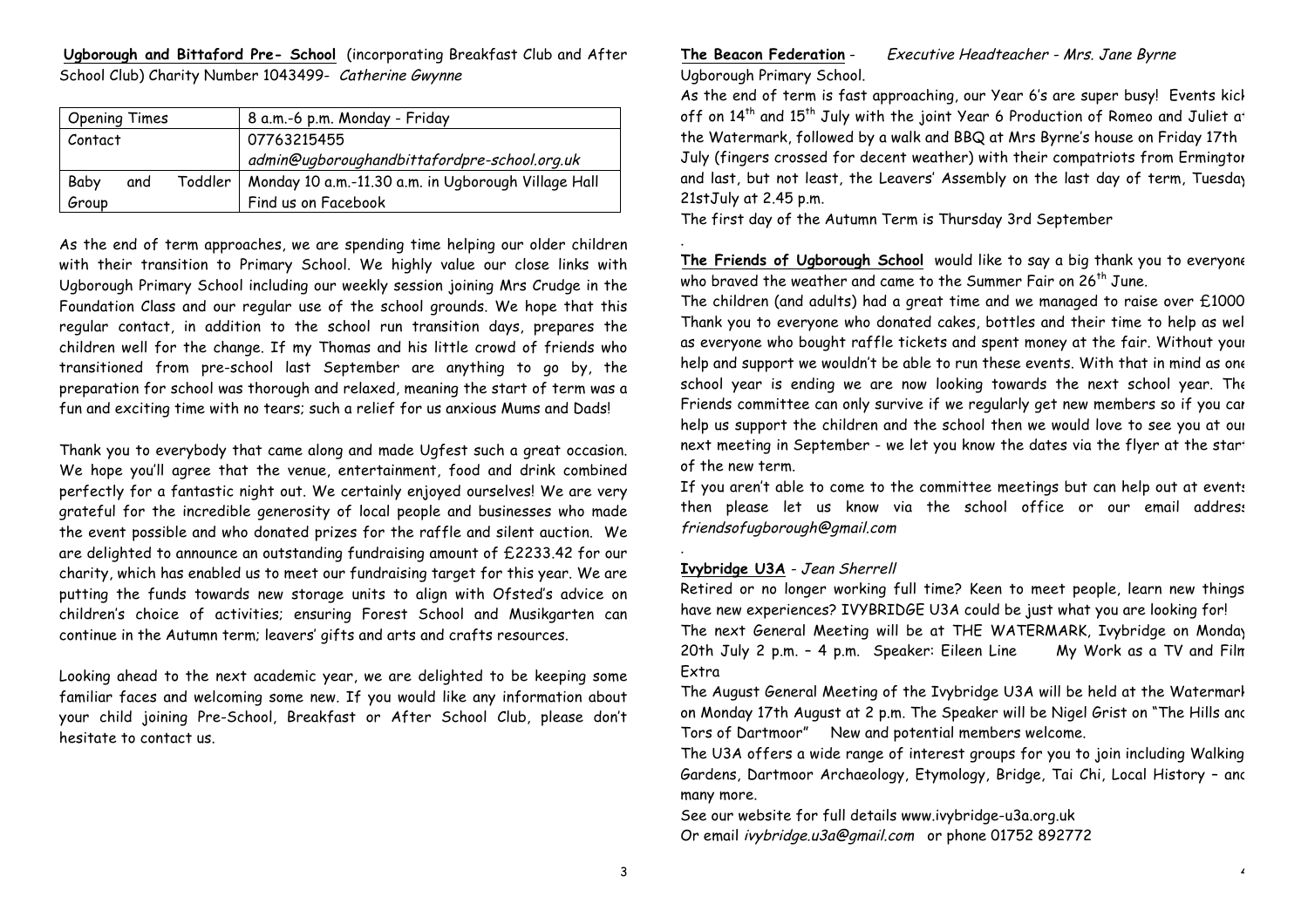## **Rainfall at Shellwood Hill** George Arnison

Below are my rainfall charts for May and June for Shellwood Hill, where I recorded 93.0mm (3.7") and 70.5mm (2.8") respectively.

These compare to the last four Mays of 29.5mm (2011), 92.0mm (2012), 85.0mm (2013) and 120.0mm (2014) and the last four Junes: 111.5mm (2011), 235.0mm (2012), 68.0mm (2013) and 89.5mm (2014).





### **Ugborough Parish Walking Group-** Merryl Docker

Join us for a summer stroll around the Parish on **Sunday 2nd August. Meet in Ugborough Square at 10.45 a.m.** Weather will determine our destination! Come suitably dressed and booted, who



knows what the weather will bring! Our walks are easy, friendly affairs - not long route marches - all the family and doggie friends will be made very welcome. For more information contact Merryl Docker (01752 893651) or Tom Holway (01752 941872). See you soon.

## **Beryl's Bookworms** (Joan Fletcher in Sue's absence)

This month's book was The Girl on the Train by Paula Hawkins. This book has been topping the best seller lists for some time – did we think this is justified? The story revolves around Rachel who catches the same commuter train every morning. The train stops at the same signal overlooking a row of back gardens and Rache starts to feel she knows the people who live in one of the houses. She gives them names and sees their life as the perfect life she doesn't have. However everything changes when she sees something shocking.

We shared Rachel's fascination with the glimpses of other lives from a train journey, feeling this was a very human impulse to be voyeuristic. We thought the book's strengths were the clever plot and powerful descriptions that made us feel very uncomfortable at times. The story is told through the eyes of three different women but we felt these characters, and indeed the other characters, could have been better developed by the author and we found it difficult to relate to any of them. Some of us described the people in the book as 'all rather horrible'.

Overall the book is a very clever idea, albeit rather contrived at times, and a good read which we gave an average of 3.5 out of 5.

Next month we read The Goldfinch by Donna Tartt which promises to be a more challenging read not least for its length!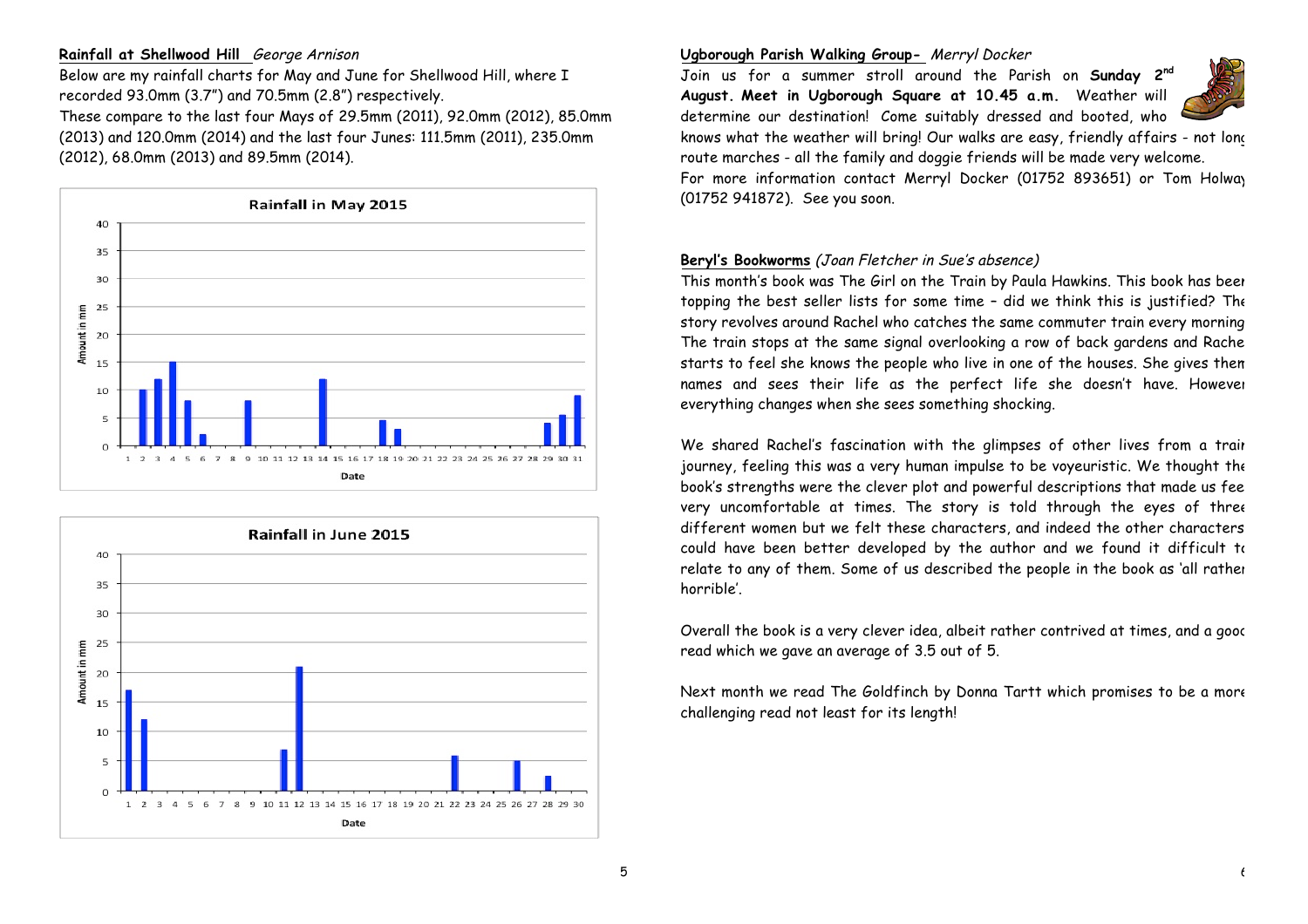### **Devon Historic Churches Day Saturday 12th September.** Gareth Jones (Taff)

Dear all, as many of you know, on behalf of St Peter's church I am the parish organiser for the above event, it used to be called "ride & stride". For a number of years with the help of Adrian and others we have helped raise in the order of £500 each year for the above charity, 50% of monies raised go to Devon Historic Churches and the other 50% goes to St Peter's.

Adrian is too ill to take part this year but if you would like to help raise money for our church and the DHC charity then please contact me to get a sponsorship form. You do not need to get your bike out, you could walk and take a picnic to North Huish or even travel further afield by car, just get your friends to sponsor your day out.

With so much building work, heating and lighting to be sorted every little bit collected is much appreciated so please take up the challenge this year and collect a sponsorship form.

#### **SeaMoor Children's Centre**

Special events over the summer holidays-

#### **Mondays**

**Holiday Fun at The Den, South Brent and Baby Clinic 1.30 – 3 p.m.**  $20^{\text{th}}$  July,  $27^{\text{th}}$  July,  $3^{\text{rd}}$  Aug,  $10^{\text{th}}$  Aug,  $17^{\text{th}}$  Aug,  $24^{\text{th}}$  Aug **Stay and Play with Baby Clinic** Family support available from SeaMoor staff **Tuesdays Holiday Fun at The Den, South Brent. 10 - 11.30 a.m.**

 $21^{st}$  July,  $28^{th}$  July,  $4^{th}$  Aug,  $11^{th}$  Aug,  $18^{th}$  Aug,  $25^{th}$  Aug **Messy Play session**. Family support available from SeaMoor staff **Thursday 13th August Yealmpton Community Centre 1.45 - 3.15 p.m.** Summer fun with special guest Mervyn the Musikgarten man **Thursday 27th August Modbury Memorial Hall 11.15 - 12.45 p.m.** Summer fun with special guest Mervyn the Musikgarten man

#### **Thursdays**

**Bosom Buddies SeaMoor Children's Centre 1.30 - 2.30 p.m.**  $23^{\text{rd}}$  July,  $30^{\text{th}}$  July,  $6^{\text{th}}$  Aug,  $13^{\text{th}}$  Aug,  $20^{\text{th}}$  Aug,  $27^{\text{th}}$  Aug **Friday 7 August Donkey Sanctuary, Filham Park, Ivybridge 10 - 11.30 a.m.** Arts, crafts, face-painting and donkey rides **Booking is essential for this event. 01752 896356**



**Your Stars Tonight**. I have been privileged to accompany the steamed dietor on her most recent excursion. The mission statement was brief, direct and brooked no compromise – "drive to Norway and find the land of the midnight sun". It was thus that I

found myself bound to the bonnet of Reggie to act as an awful warning to any natives daring to bar our way as we clove through France, Holland, Germany Denmark Sweden until we finally staggered ashore at Kristiansand in southerr Norway.

As I understand it, (and I can't check on the world wide web as yet again Ugborough has been disconnected), the Arctic Circle is the latitude where the sun never drops below the horizon at the time of the Summer Solstice. After driving the first 3000 kilometres it began to become apparent that Norway is a very long country (nearly 2000 km from bottom to top) and also that the Arctic Circle is an awful long way north. In the end the steamed dietor compromised on getting to the land of the midnight sunset.

I had been enthusiastic about the possibilities of starry nights in the vast emptiness of the northern Norway and seriously considered taking a telescope to take advantage of these unpolluted skies. In view of the Norwegian attitude to alcohol pricing I would have been better off stocking up on a few wine making kits – and I belatedly realised that there is a fundamental contradiction between starry nights and the midnight sun. By the time we reached our furthest north at Alesund at midnight the sky was as bright as a November lunch time in Ugborough. So the big astronomical event of June – the close approach of a brilliant Venus to a fast fading Jupiter low in the sky just after dusk may have been a wondrous sight in Ugborough but in Alesund is was literally washed out. And even more ironically there was an enormous solar flare on  $23^{\text{rd}}$ June which gave an exceptional display of Northern Lights – visible as far south as gloomy Devon but completely invisible in the eternal sunset in Norway.

My inability to discern this contradiction reminded me of a completely loopy book called "The Hollow Earth" that I picked up years ago in a second hand bookshop in California. Written in the 1960's by Raymond Bernard, an American UFO enthusiast and part time mystic, it worked to its conclusions through the impeccable logic method used to great effect by conspiracy theorists worldwide. 1. Flying saucers exist. 2. It is scientifically impossible that they come from outer space. 3. Therefore they must come from somewhere on earth. . 4. There is abundant evidence (despite vigorous attempts by the US government to suppress the truth) that the earth is a hollow sphere with a miniature sun in the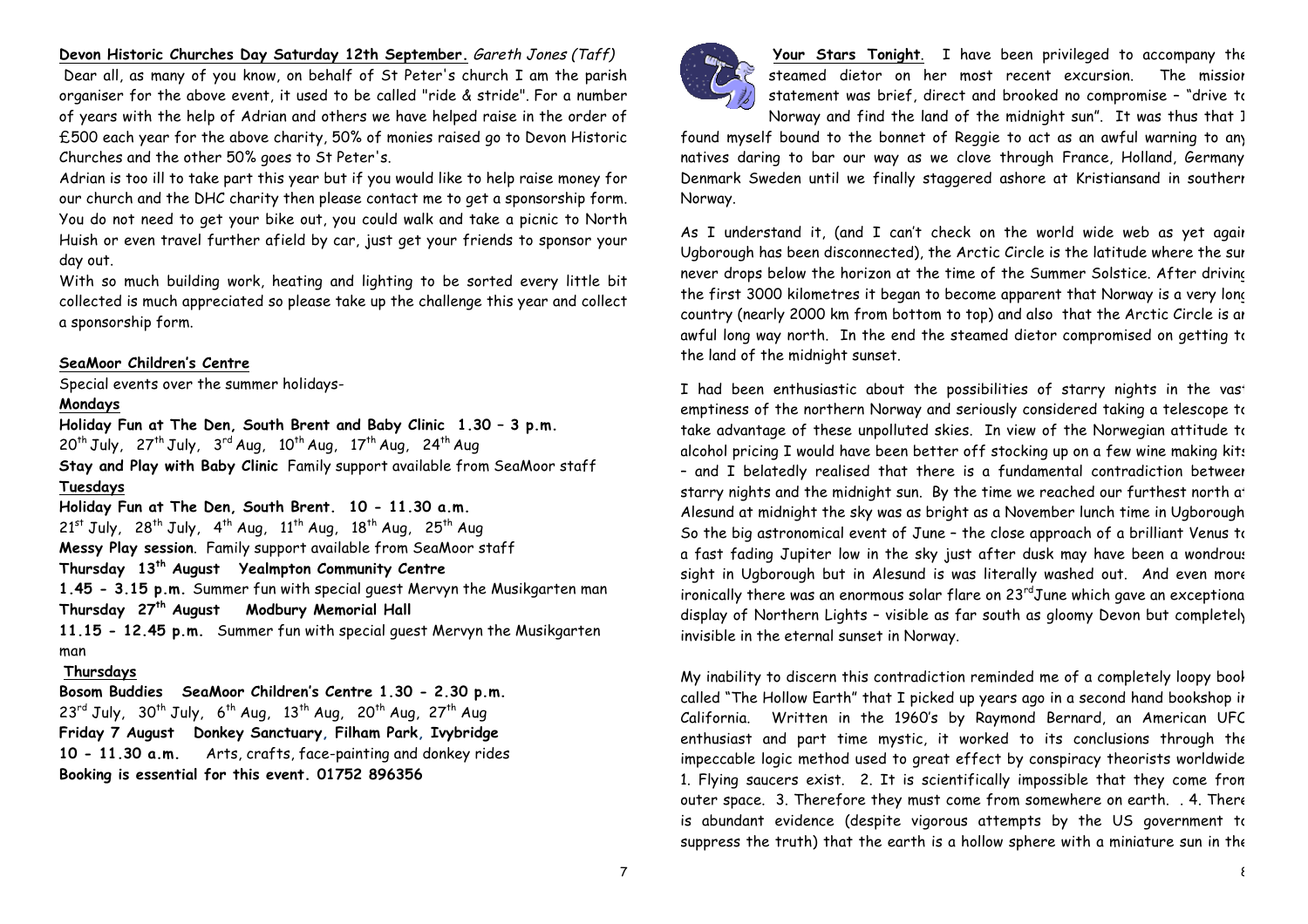centre and holes at both the North and South Pole from which the UFO's emerge when the whim takes them. Inside the hollow earth the UFO pilots lived in halcyon peace until disturbed after 1945 by us on top crashing and banging about with nuclear weapons which had jolted them out of their revere.

Next year's destination will be "the hole at the North Pole or bust".

### **SPORTS REPORT** - Janner Motson

#### Busy Summer of Sport

Early July saw the cricketers beat South Brent in a last over chase of 133 at the Brent Rec. Honours went the Ugborough way after McClement kept the run rate competitive until Clough joined little Priv at the crease with 4 overs left to get 42 runs. Clough showed the same form as the recent England one-day squad in a quick-fire 32 to bring home the bacon. The match followed the disappointment of losing to Ermington, despite the Uggies keeping that team to 91 from the 20 overs. Steady loss of wickets on a difficult pitch meant that the priority was getting the beers in at the very hospitable Crooked Spire. Next up is Yealmpton with the selectors looking hard at the form of some of the old-timers, particularly Hobart and Parham.

Fair Football proved to be the best tournament for many a year, with a high standard of play and excellent sportsmanship. Early favourites Real So-So-Bad topped their group as expected under Premier Manager Hughes. However, it was the curse of penalties that did for them in the Quarter-Finals and it was 2 others of the group that met in the Final. A very competitive match saw penalties give the trophy to the Ballers ahead of the talented Here Comes When, possibly due to the high percentage of foreign players bussed in specially.

Pre-season training is underway with the Uggies who are looking forward to the September start with growing numbers and no shortage of talent. President of the Uggies, Derek Mc Adam-Kenna, asked SPORTS REPORT to let everyone know that trials for anyone from age 6-13 happen every Saturday morning at the Ivybridge Community College 9.30-11am. Please go along if you want to enjoy your football.

### **Ugborough Village Hall-** Stafford Williams

The consultation on the future structure of the Hall is progressing well with many ideas from across the community. There is a desire to examine what people want, build consensus on the priorities and then look at practical options with neighbours and the planners. If suitable agreement and permission can be obtained there will be an effort to raise the necessary funds through grant

applications. The Committee will keep you informed through the newsletter, but if you have an input that we should consider please call the Secretary on 07941 588581.

Thanks are due to all those who have helped raise funds to support the Hall in the past year, be it from the Fair or cake sales. Please keep us in mind for future fund raising opportunities.

#### **Anchor Events- mid July and August**

| July   | New- Steak Night on Fridays<br>3 <sup>rd</sup> Tues - Stitch and the rest<br>27 <sup>th</sup> - MUSIC -Live music in the bar from Nick the Fish from<br>9-11 p.m.                                                                                       |
|--------|---------------------------------------------------------------------------------------------------------------------------------------------------------------------------------------------------------------------------------------------------------|
| August | Steak nights as above<br>1st and 3rd Tues - Stitch and the rest<br>6 <sup>th</sup> - Tapas Night - Booking is recommended<br>$12th$ - Ladies that Lunch<br>$29th$ - Bank Hol Saturday - Live Music in the bar from Rick the<br><b>Stick - LATE BAR!</b> |

**Ugborough Parish Council** Clerk: Sarah Woodman 01364 661127 email: ugboroughpc@yahoo.co.uk Website: ugboroughpc.wordpress.com

Two new Parish Councillors have been selected: Clive Hart, who is already a member of the Neighbourhood Plan team; and Matt Fairclough-Kay, who has involved the community in the renovation of Ugborough House and its surrounding land.

**One Parish Councillor vacancy** remains unfilled, and it is hoped to appoint the successful applicant at our next meeting on the  $8<sup>th</sup>$  July. If you are interested in becoming a Parish Councillor, please contact the Clerk or Chairman George Beable on 01364 649273.

The Neighbourhood Development Plan preparation is moving forward. The next steps are to: Clarify the number of homes needed in the plan area; develop the conservation area appraisal and associated management plan; site assessments; and environmental & biodiversity requirements.

Planning applications No objections were raised to the proposed two storey extension and alterations at Brackenhill, Ugborough.

**The 91 bus service** from Ugborough is to be restricted to a Friday. Your County Councillor Richard Hosking is keen to hear from anyone experiencing difficulties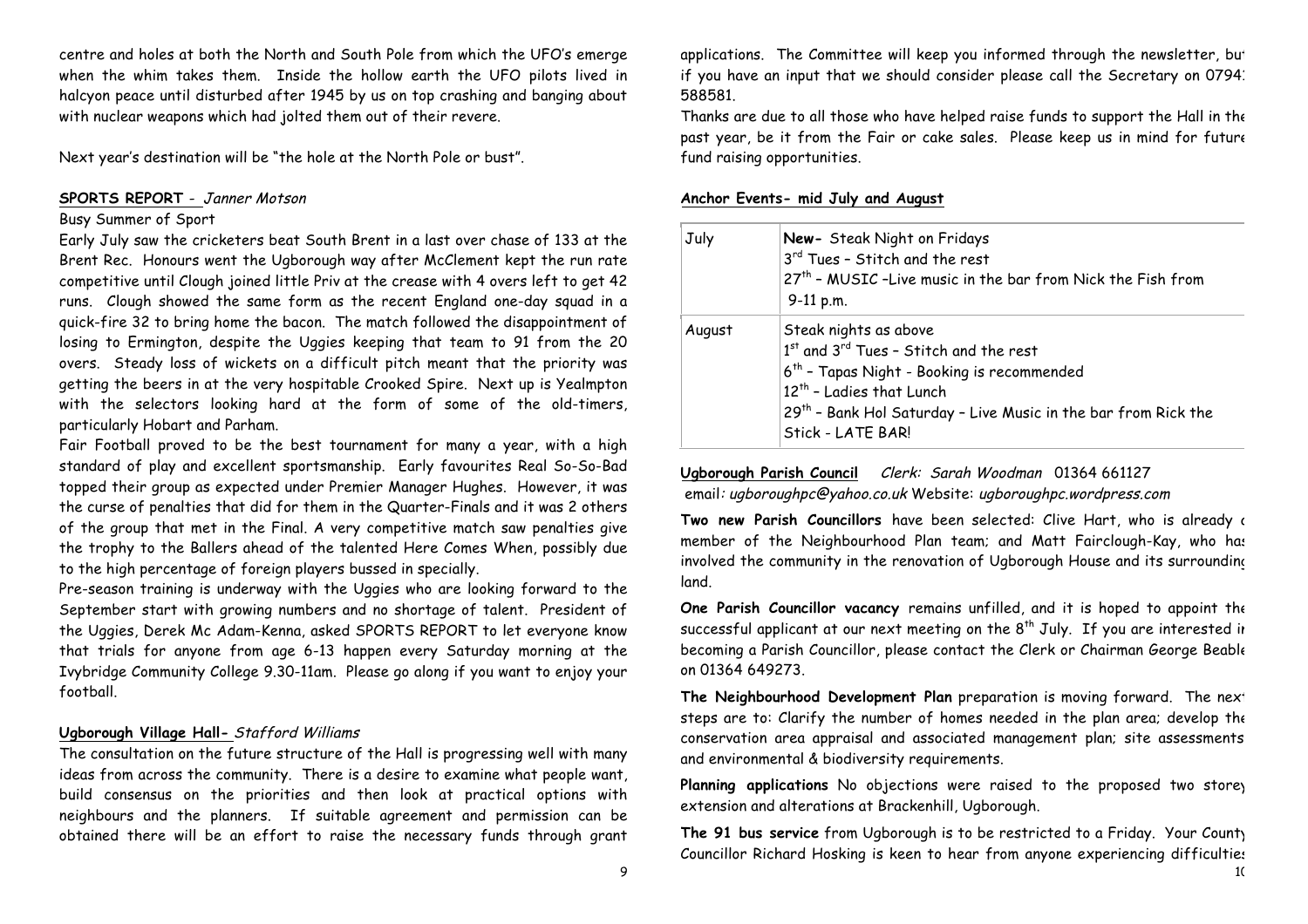as a result of the reduction in the service – email richard.hosking@devon.gov.uk or call 01752 690775. It has been suggested that a voluntary lift arrangement could take Ugborough passengers to Bittaford, where there is a better range of bus services – anyone willing to take up this suggestion?

**Ugborough Square** will be getting a facelift, with volunteer help from the community. The Parish Council has agreed to fund materials to repaint the bus shelter, re-stain the wooden bench and possibly repaint the phone box (depending on BT's response). Volunteers will be carrying out the redecoration and clearing the weeds in the Square. If you are interested in getting involved, please contact George Fletcher - 01752 892939, gh197@btinternet.com

**e-Seniors** is to return in September for one last course of sessions – dates to be confirmed. This very popular course provides free internet and IT training sessions to enable our more senior members of the community to enjoy the benefits of going online. If you are interested, please contact the Clerk.

**Devon County Council** electoral boundaries may be changed as a result of a consultation running until 6th July. The proposal is for an enlarged Yealmpton Division (which already includes Ugborough), with the overall aim of reducing the number of County Councillors from 62 to 60. Have your say by emailing review@lgbce.or.uk or Twitter @LGBCE

The next Parish Council Meeting will be on Wednesday 15<sup>th</sup> July, starting at 7.30 pm. Agenda and minutes are displayed on the noticeboards and website.

| Bittaford Methodist Chapel Jutta Berger 01752 698381                                    |
|-----------------------------------------------------------------------------------------|
| Please come and join us - we look forward to welcoming you.                             |
| Sunday 19 <sup>th</sup> July 2.30 p.m. Revd. Ralph Ward Sacrament of Holy Communion     |
| Sunday 26 <sup>th</sup> July 10.30 a.m. Mr. Terry Milam                                 |
| Sunday 2 <sup>nd</sup> August 10.30 a.m. Revd. David Youngs Sacrament of Holy Communion |
| Sunday 9 <sup>th</sup> August 10.30 a.m. Mrs. Ann Cullum                                |
| Sunday 16 <sup>th</sup> August 2.30 p.m. Revd. Ralph Ward Sacrament of Holy Communion   |
| Sunday 23 <sup>rd</sup> August 10.30 a.m. Mr. Mike Cade                                 |
| Sunday 30 <sup>th</sup> August 10.30 a.m. Revd. David Youngs Sacrament of Holy          |
| Communion                                                                               |
| Our Hall is available for hire. We have a small Tea Kitchen. All enquiries contact:     |
| Jutta Berger as above or e-Mail to: juttaberger@tiscali.co.uk                           |
| Green Pastures Coffee Bar for families with small children.                             |
| Open every Friday from 10.00am 'til 12 noon including School Holidays!                  |
|                                                                                         |
|                                                                                         |

### **St. Peter's Church, Ugborough**

Harberton Vicarage August 2015

My dear Friends,

I'm sure that by now you have all heard the good news that a new incumbent has been chosen for this Three Rivers Mission Community – the Revd. David Sayle, currently Vicar of Upton-by-Chester, who will be licensed in the autumn, probably on 13<sup>th</sup> October.

Initially he will be priest-in-charge, while discussions take place with a view to joining our two benefices into one. If this is agreed and when the legal formalities have been completed his position will be "up-graded" to Rector.

David and Heather have adult children, one of whom lives in Cornwall, which is where David's early years of ministry took place - so he is no stranger to West Country ways. Before ordination, David served in the Merseyside Police Force, then went to St. John's College, Nottingham for his degree course and ministerial training.

All our parish representatives were unanimous in their willingness for David to be appointed and I'm sure we are grateful to them for the time and effort they gave to scrutinising all the paperwork involved in the application process.

We announced David's appointment on the Sunday when the Collect prayed for "**all** God's faithful people, the whole body of the Church, that **each** in their vocation and ministry may serve God in holiness and truth". This was especially apt as it reminds us not only of those called to leadership roles, but of each and every Church member's task. By our Baptism we are called to witness to Christ's saving love and to draw others into the fellowship of that love and service. Each one of us is called to be holy - to have some detachment from secular ways and values so that God's way may be paramount in our thoughts, words and actions.

We are also reminded that Christianity is not just a search for personal enlightenment; it is that, of course, but it is also a community religion – we are all bound together in the task of becoming holy - we are not merely individual parishes, or mission communities or deaneries or dioceses. We are not just the Church of England or the Anglican Communion – we are part of the whole Christian family which includes many denominations; we are the largest faith community in the world and one of the oldest - and (contrary to what sections of the media and chattering classes would have us believe) the church **is** growing globally. Be proud of your membership – activate it – join with your fellow-Christians in regular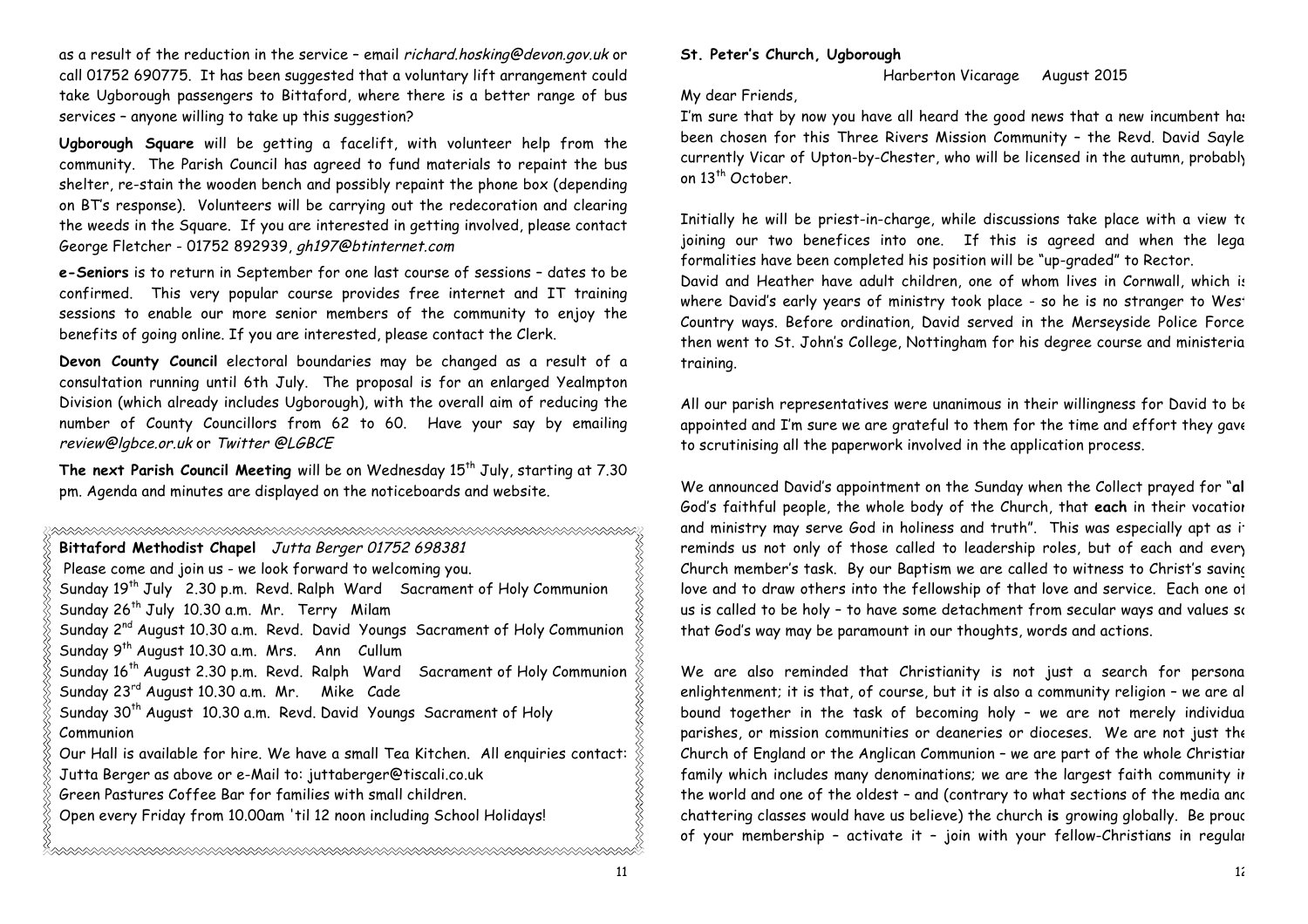worship and service, using your gifts, talents, time, possessions and money as God asks of you – gladly and generously. Remember God, infinitely gladly and generously, gave and gives us **all** we are and possess.

Enjoy the summer! With my love, Caroline.

(As Ruth Frampton from Ermington is now looking forward to her Ordination and the changes that will bring for her and Giles and for our Mission Community, I have asked her to reflect on this. Please hold her in your prayers as September  $13^{th}$  draws ever nearer. Caroline)

## Dear Friends,

"The Road goes ever on and on, down from the door where it began. Now far ahead the Road has gone, and I must follow, if I can, pursuing it with eager feet, until it joins some larger way where many paths and errands meet. And whither then? I cannot say."

Tolkien's poem has stayed with me since childhood, and what a winding, twisting road it has been! With hindsight I recognise the hand of the God who has, from the beginning, "searched me and known me", who has "search[ed] out my path and my lying down ... acquainted with all my ways" (Ps 139:1,3). There are times when I wish that God had dropped just a little hint of what was round the corner! But that is not God's way. I am immeasurably glad that Giles and I were led to Ermington to raise our family and become part of the community. Do we qualify as "locals" after 31 years?

Beware when you pray! Prayer is dangerous! For many years I have prayed "Make me to know your ways, O Lord; teach me your paths" (Ps 25:4). God answered my prayer in a way that I didn't expect. That is God's way! The Spirit blows where it wills; God's ways are not our ways. "Thank you", to you all for supporting me along this road. Giles will tell you that my map reading skills are negligible; the "sat nav" was the best invention of the 20th century! But on this road my guide is the Spirit of truth (John 16:13); you have all been fellow pilgrims on the way. Thank you for your help and your companionship.

So now my road diverges from yours - "and I must follow, if I can" trusting that "He leads me in right paths for his name's sake" (Ps 23:3). And the 3 Rivers Mission Community is also about to round a corner, to explore a new direction with a new Rector. I write this at the beginning of June as the selection process is under way. We have celebrated Pen tecost and Trinity Sunday; we have invoked the Spirit into our hearts, our homes and our communities. As I go to Salcombe, and leave with some sadness the church where I have worshipped for so long, I know that the road ahead is challenging for us all: none of us knows what further twists and turns lie ahead.

When we pray and put our lives into God's hands we must then trust that: "I will lead the blind by a road they do not know, by paths they have not known I will guide them. I will turn the darkness before them into light, the rough places into level ground. These are the things I will do, and I will not forsake them" (Is 42:16).

With my love and prayers, Ruth

# **St Peter's Church Services from mid- July to End August**

| Date and time                  | Service                                 |
|--------------------------------|-----------------------------------------|
| Sunday 19 <sup>th</sup> July   | Family Communion (said)                 |
| 9.30 a.m.                      |                                         |
|                                |                                         |
| Sunday 26 <sup>th</sup> July   | Sung Eucharist                          |
| 11 a.m.                        |                                         |
| Sunday 2 <sup>nd</sup> August  | All Age Worship                         |
| 9.30 a.m.                      | (an informal service suitable for all)  |
| Sunday 9 <sup>th</sup> August  | Sung Eucharist                          |
| 11 a.m.                        |                                         |
| Sunday 16 <sup>th</sup> August | Family Communion (said)                 |
| 9.30 a.m.                      |                                         |
| Sunday 23rd August             | Sung Eucharist                          |
| 11 a.m.                        |                                         |
| Sunday 30 <sup>th</sup> August | Mission Community Eucharist at Diptford |
| 10.30 a.m.                     | (see separate item below)               |